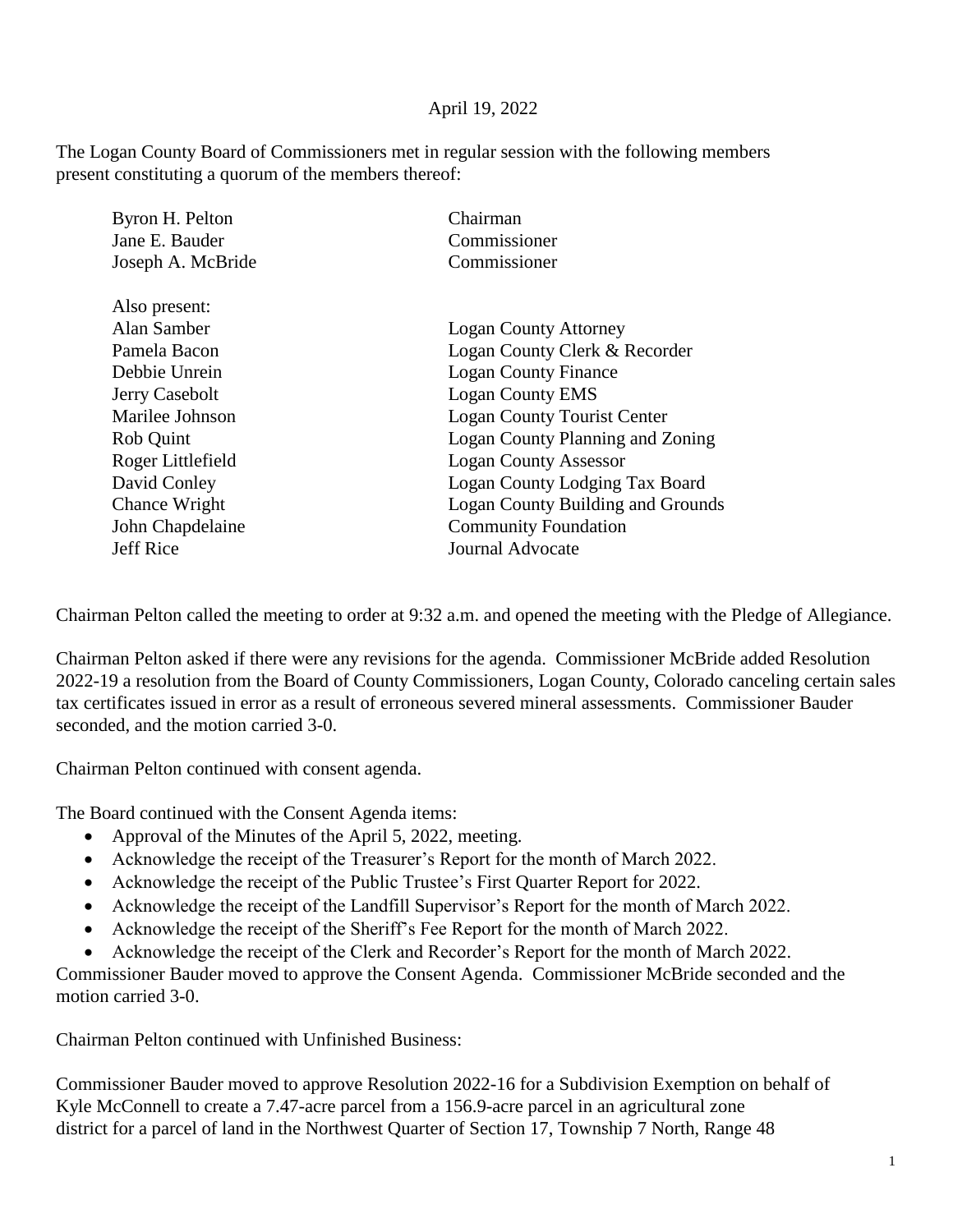West of the Sixth Principal Meridian, Logan County, Colorado. Commissioner McBride seconded, and the motion carried 3-0.

Chairman Pelton continued with New Business:

Chairman Pelton opened a public hearing for the application of Community Foundation of Northern Colorado for a Malt, Vinous and Spirituous Special Events Liquor License for the premises described as the Logan County Fairgrounds, 1120 Pawnee Avenue for September 10, 2022.

• John Chapdelaine presented information to the Board.

Hearing no further comments Chairman Pelton closed the public meeting.

Commissioner McBride moved to approve the application of Community Foundation of Northern Colorado for a Malt, Vinous and Spirituous Special Events Liquor License for the premises described as the Logan County Fairgrounds, 1120 Pawnee Avenue for September 10, 2022. Commissioner Bauder seconded, and the motion carried 3-0.

Consideration of the approval of the following Logan County Lodging Tax Board Projects:

- Tourist Center Director Salary \$33,000.
- Volunteer Appreciation Banquet up to \$2,000.
- Logan County Fair and Rodeo \$6,000.
- 2022 Heritage on the Plains \$5,265.

Commissioner McBride moved to approve the Logan County Lodging Tax Board Project for the Tourist Center Director Salary in the amount of \$33,000. Commissioner Bauder seconded, and the motion carried 3-0.

Commissioner Bauder moved to approve the Logan County Lodging Tax Board Project for the Volunteer Appreciation Banquet in the amount up to \$2,000. Commissioner McBride seconded, and the motion carried 3-  $\Omega$ .

Commissioner McBride moved to approve the Logan County Lodging Tax Board Project for the Logan County Fair and Rodeo in the amount of \$6,000. Commissioner Bauder seconded, and the motion carried 3-0.

Commissioner Bauder moved to approve the Logan County Lodging Tax Board Project for the 2022 Heritage on the Plains in the amount of \$5,265. Commissioner McBride seconded, and the motion carried 3-0.

Commissioner McBride moved to approve a Petition for Abatement/Refund of Taxes on behalf of CEC Solar #1128 LLC for tax year 2020 for an Assessed Value of \$470,250, taxes in the amount of \$34,451.46 and allow the Chairman to sign. Commissioner Bauder seconded, and the motion carried 3-0.

Commissioner Bauder moved to approve a Colorado Regional Opioid Intergovernmental Agreement providing procedures for the participating local governments in region 4 to establish a Regional Council, designate a fiscal agent, and request and administer opioid funds consistent with the Colorado Opioids Summary Memorandum of Understanding. Commissioner McBride seconded, and the motion carried 3-0.

Commissioner McBride moved to approve Resolution 2022-18 for a Subdivision Exemption on behalf of Gordon Farm, LLC to create a 7.857-acre parcel from a 404.1-acre parcel in an Agricultural zone district for a parcel of land in the North Half (N1/2) of Section 9, Township 8 North, Range 48 West of the Sixth Principal Meridian, Logan County, Colorado. Commissioner Bauder seconded, and the motion carried 3-0.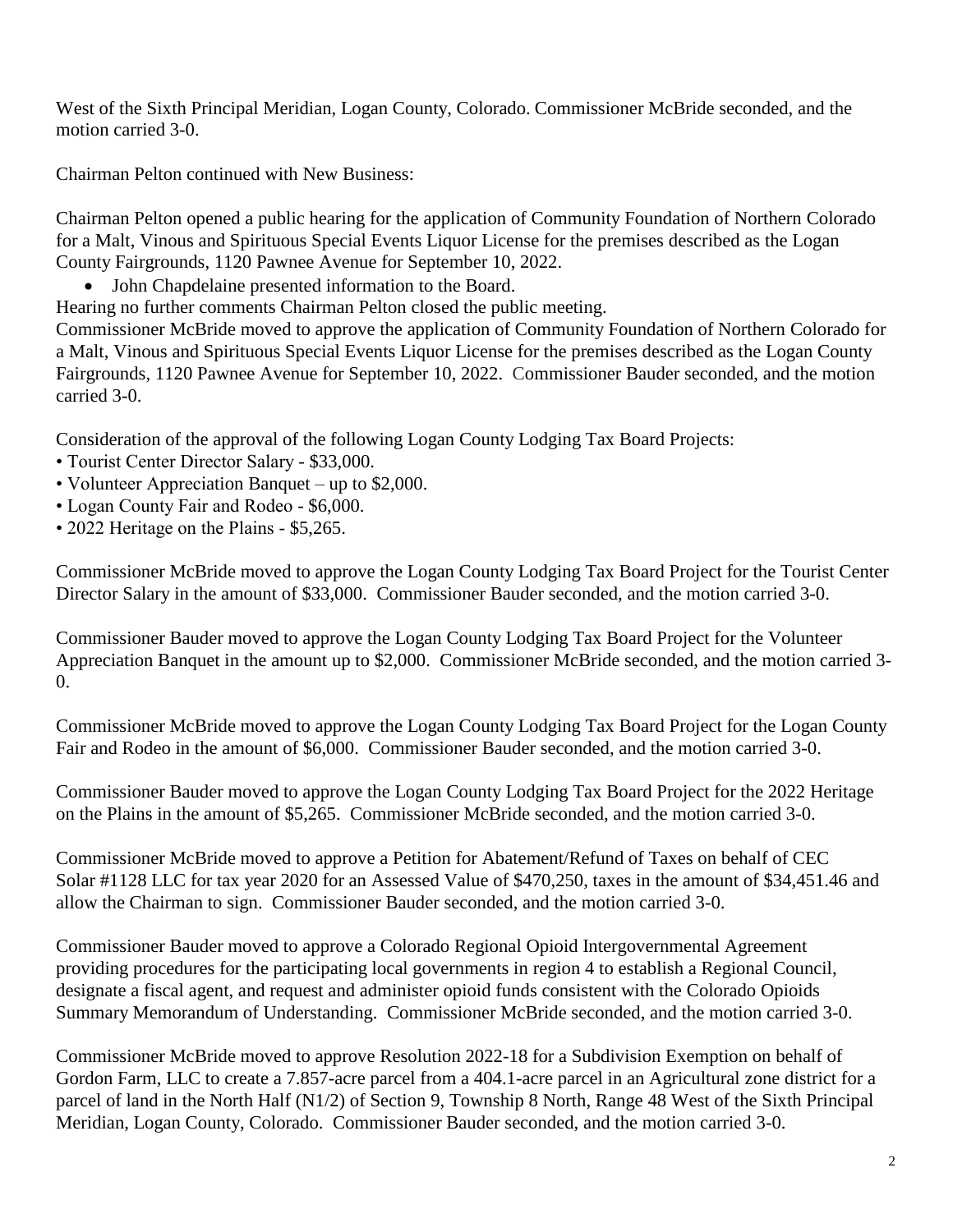Board considered following bids to award for services at the 2022 Logan County Fair:

- Gate Keeper.
- Grandstand and Event Center Cleanup.
- Fairgrounds Restroom Cleanup.
- Portable Restroom and Trash Disposal.
- Superintendents BBQ.
- Parking Attendants.

Commissioner McBride moved to award the bid for 2022 Logan County Fair for Gate Keepers to Anthony Waldon in the amount of \$2700.00. Commissioner Bauder seconded, and the motion carried 3-0.

Commissioner Bauder moved to award the bid for 2022 Logan County Fair for Grandstand and Event Center Cleanup to Anthony Waldon in the amount of \$3400.00. Commissioner McBride seconded, and the motion carried 3-0.

Commissioner McBride moved to award the bid for 2022 Logan County Fair for Fair Restroom Cleanup to Anthony Waldon in the amount of \$3400.00. Commissioner Bauder seconded, and the motion carried 3-0.

Commissioner McBride moved to table the award definitely until May 3, 2022, meeting for the bid for 2022 Logan County Fair for Portable Restroom and Trash Disposal. Commissioner Bauder seconded, and the motion carried 3-0.

Commissioner Bauder moved to award the bid for 2022 Logan County Fair for Superintendents BBQ to Logan County 4-H Foundation for \$9.00 per plate. Commissioner McBride seconded, and the motion carried 3-0.

Commissioner McBride moved to award the bid for 2022 Logan County Fair for Parking Attendants to Fleming Basketball for \$2.00 per vehicle. Commissioner Bauder seconded, and the motion carried 3-0.

Commissioner Bauder moved to approve Resolution 2022-19 a resolution from the Board of County Commissioners, Logan County, Colorado canceling certain sales tax certificates issued in error as a result of erroneous severed mineral assessments. Commissioner McBride seconded, and the motion carried 3-0.

## **Other Business**

The next meeting will be scheduled for Tuesday, May 3, 2022, at 9:30 a.m. at the Logan County Courthouse.

There being no further business to come before the Board, the meeting adjourned at 10:15 a.m.